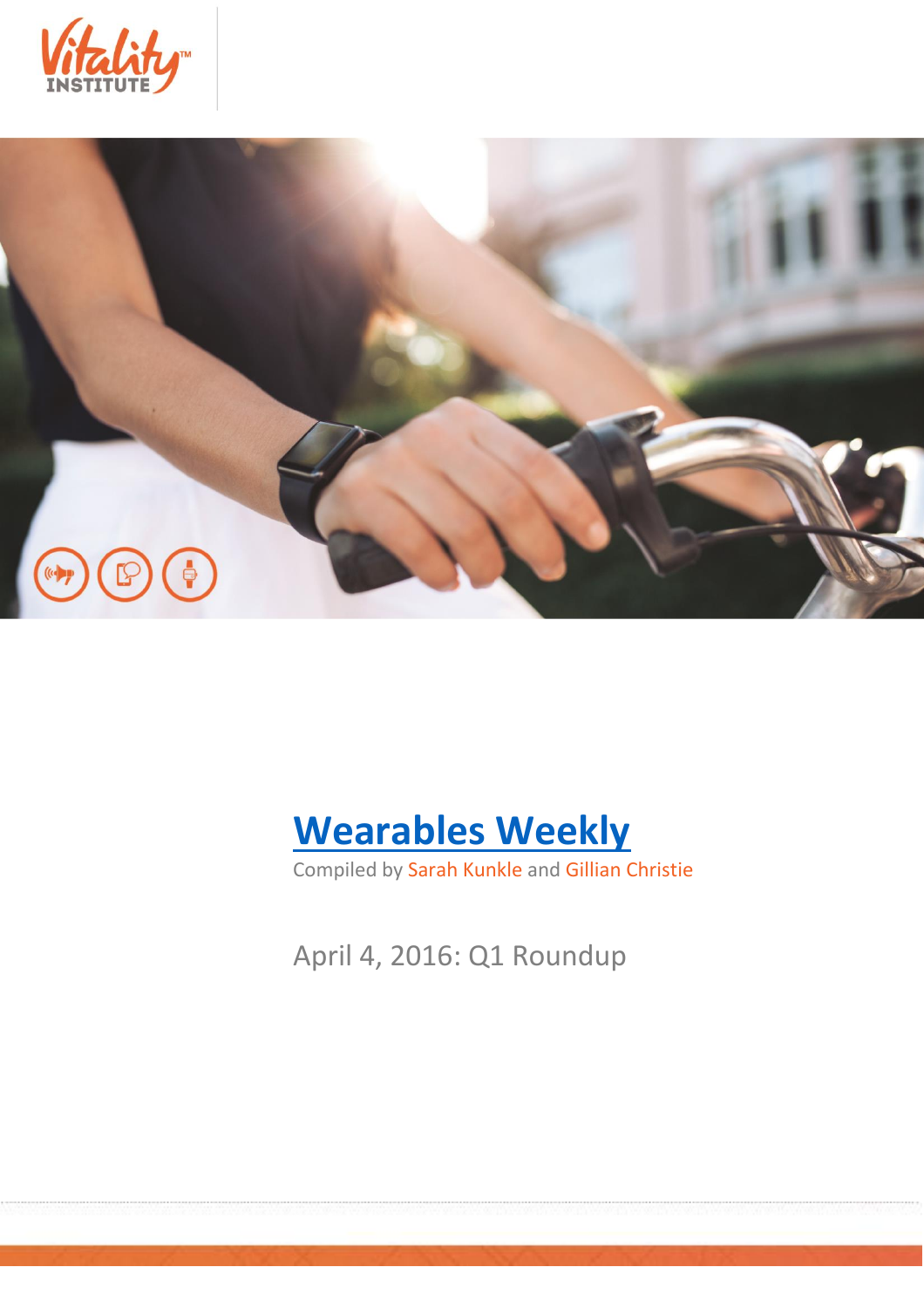

*As we wrap up the first quarter of this year, here are five themes that have emerged in the early months of 2016. In other headlines this week, Under Armour finally released its \$400 HealthBox and a new study of 136,000 consumer reviews reports findings on which wearable devices users are most and least satisfied. Read the latest below!*

# *1. Beyond step counting*

Wearables have traditionally focused on physical activity metrics, but an increasing number of technologies are addressing health in a more holistic way, including issues like [mental health](http://techcrunch.com/2016/03/14/blooming-stress/) and smoking [cessation.](http://mobihealthnews.com/content/wearable-smoking-cessation-reduces-cravings-small-trial) While health technologies have often neglected to address female reproductive health, [fertility](http://www.theguardian.com/technology/2016/mar/23/fitbit-for-your-period-the-rise-of-fertility-tracking)  [tracking](http://www.theguardian.com/technology/2016/mar/23/fitbit-for-your-period-the-rise-of-fertility-tracking) has become a particularly hot area. As these applications expand, both [Apple](http://www.informationweek.com/mobile/apple-carekit-researchkit-6-apps-aiming-for-a-healthier-world/d/d-id/1324852) and [Fitbit](http://medcitynews.com/2016/02/fitbit-and-healthcare-applications/?rf=1) are also extending their business from consumer technology to research and healthcare institutions.

## *2. Better design*

Many consumers have complained that wearables are ugly, cumbersome, and uncomfortable. It seems manufacturers are finally listening. Fitbit released th[e Alta](http://time.com/4263393/fitbit-alta-review/) and has partnered with fashion brand [Public](http://www.racked.com/2016/2/10/10951858/public-school-fitbit)  [School](http://www.racked.com/2016/2/10/10951858/public-school-fitbit) on accessories for its new device. At CES 2016, Misfit delayed the stylis[h Ray](http://www.theverge.com/2016/1/5/10714396/misift-ray-fitness-tracker-announced-ces-2016) tracker. [Fossil,](http://mashable.com/2016/01/05/fossil-smartwatches/#t1soXI3rzkqw) which recently acquired Misfit, has also released a variety of good-looking fitness trackers and smartwatches.

### *3. Smart clothing*

At CES 2016, a number of companies unveiled smart clothing items including [smart shoes,](http://www.pcworld.com/article/3020617/ces/altra-iq-smart-shoes-give-you-feedback-tips-to-improve-your-running-form.html) a [sports bra,](http://mashable.com/2016/01/07/ombra-sports-bra-fitness-tracker/#_BY3Naoge8qg) and various products from **Samsung.** Ralph Lauren also recently introduced its \$300 [PoloTech](http://www.engadget.com/2016/03/18/ralph-lauren-polotech-review/) fitness shirt, a compression top with sensors and a companion app that displays these metrics and incorporates the data into customized workouts and training programs.

## *4. Advancing sensor technology*

Relevant to our first theme above, wearable sensors are advancing beyond an ability to count steps and estimate energy expenditure. A new [Apple Watch band](http://techcrunch.com/2016/03/16/alivecor-unveils-kardia-band-a-medical-grade-ekg-band-for-apple-watch/) provides medical grade EKG readings and will become commercial available pending FDA approval. Researchers from South Korea have developed a patch that can both [monitor blood glucose levels](http://www.popsci.com/this-wearable-patch-uses-sweet-to-monitor-blood-glucose-levels) and deliver medication to control blood sugar levels. Another research team at UC Berkeley has developed a [flexible sensor](http://www.engadget.com/2016/01/27/flexible-sweat-sensors-monitor-fluids-while-you-exercise/) that measures the electrolytes and metabolites in sweat, along with skin temperature.

## *5. Potential financial constraints*

Some people are predicting that the [digital health bubble](http://www.fastcompany.com/3057341/investors-dumb-money-for-digital-health-will-vanish-as-quickly-as-it-came-in) is about to pop. There has been no shortage of bad press surrounding unicorns Theranos and Zenefits in their attempts to disrupt the industry. In wearables, both [Jawbone](http://mobihealthnews.com/content/jawbone-adds-165m-loses-new-president-and-half-its-valuation) and [Pebble](http://www.theverge.com/2016/3/23/11292742/pebble-laying-off-25-percent-of-staff) have recently experienced financial issues. Despite these troubles, wearables are certainly [not a fad](https://www.washingtonpost.com/news/the-switch/wp/2016/03/24/what-pebbles-layoffs-can-tell-us-about-the-market-for-smartwatches/?tid=sm_tw) - the market experienced [huge growth](http://www.idc.com/getdoc.jsp?containerId=prUS41037416) in 2015 and is projected to continue growing.

## **Other Health Technology Headlines**

[As Wearables in Workplace Spread, So Do Legal Concerns](http://www.wsj.com/articles/as-wearables-in-workplace-spread-so-do-legal-concerns-1457921550) [Beyond the health tech hype: generating evidence in digital health](http://rockhealth.com/beyond-the-health-tech-hype-generating-evidence-in-digital-health/) Can Apple's color[-shifting screen really help you fall asleep faster?](http://www.theverge.com/2016/3/29/11326194/apple-night-shift-blue-light-sleep) [FDA clears Sensimed sensor-embedded contact lens](http://www.massdevice.com/fda-clears-sensimed-sensor-embedded-contact-lens/)